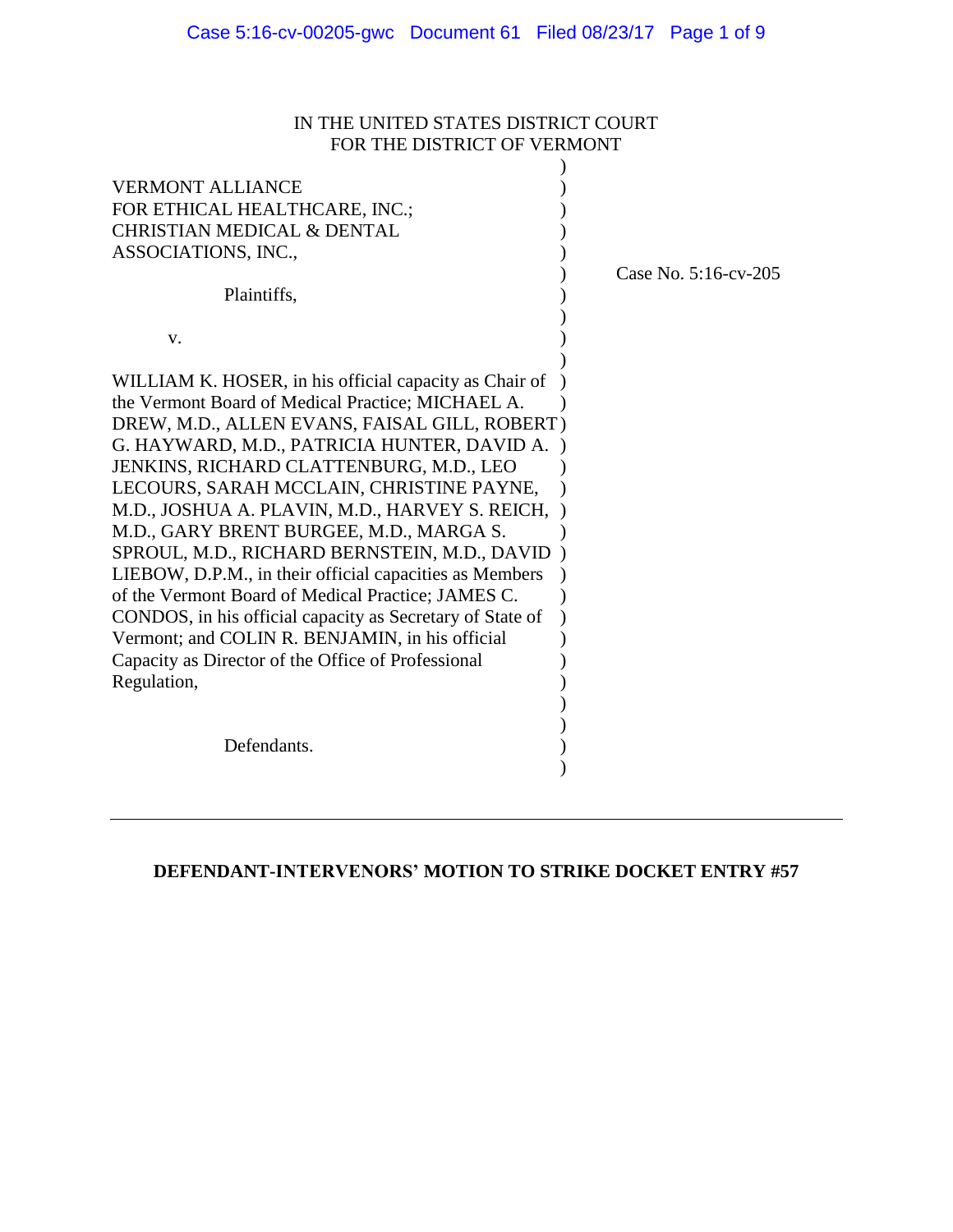Monica van de Ven,<sup>1</sup> Benedict Underhill, Compassion & Choices, and Patient Choices Vermont ("Defendant-Intervenors"), by and through undersigned counsel, hereby move to strike Docket Entry #57, a document titled Consent Agreement and Stipulation (the "Consent Agreement") entered by Plaintiffs, Vermont Alliance for Ethical Healthcare, Inc. and Christian Medical & Dental Associations, Inc., and Defendants William K. Hoser, et al. ("Defendants"), without the participation of, or input from, the Defendants-Intervenors. The grounds for this motion are set forth below.

#### **BACKGROUND**

On December 1, 2016, this Court granted Defendant-Intervenors Motion to Intervene, and explicitly acknowledged that the "intervenors have strong personal reasons for resisting the type of silence or boycott which Plaintiffs seek to preserve for themselves on an issue of patient choice." *See* Decision on Motion to Intervene, Dec. 1, 2016 ("Decision"), at 4. However, notwithstanding this Court's finding that "[a]ll four intervenors have interests which could be impaired if Plaintiffs prevailed" with respect to their interpretation of Act 39, neither the Plaintiffs nor the Defendants informed Defendant-Intervenors that they were negotiating a Consent Agreement that could apply a restrictive interpretation to Act 39's informed consent requirement, against the interests of Defendant-Intervenors and terminally-ill patients in Vermont. *See* Decision at 5. Indeed, Defendant-Intervenors only inadvertently learned about the Consent Agreement on the evening before Plaintiffs' filing of the Consent Agreement with the

 $\overline{a}$ 

<sup>1</sup> Defendant-Intervenor Monica van de Ven passed away on January 27, 2017, and, accordingly, on April 4, 2017 Defendant-Intervenors filed a Notice of Passing. *See* Notice of Passing of Monica van de Ven, April 4, 2017, ECF No. 53. Pursuant to Rule 25(a), Defendant-Intervenors had 90 days after service of a statement noting a party's death in which to file a motion for substitution. *See* Fed. R. Civ. P. 25. In light of the Court's April 5, 2017 order dismissing the case, Defendant-Intervenors deemed it unnecessary to file a Rule 25(a) motion substituting Ms. van de Ven with an eligible party. In lieu of filing a Rule 25(a) motion at this juncture, the Court may treat this Motion to Strike as submitted by the surviving Defendant-Intervenors.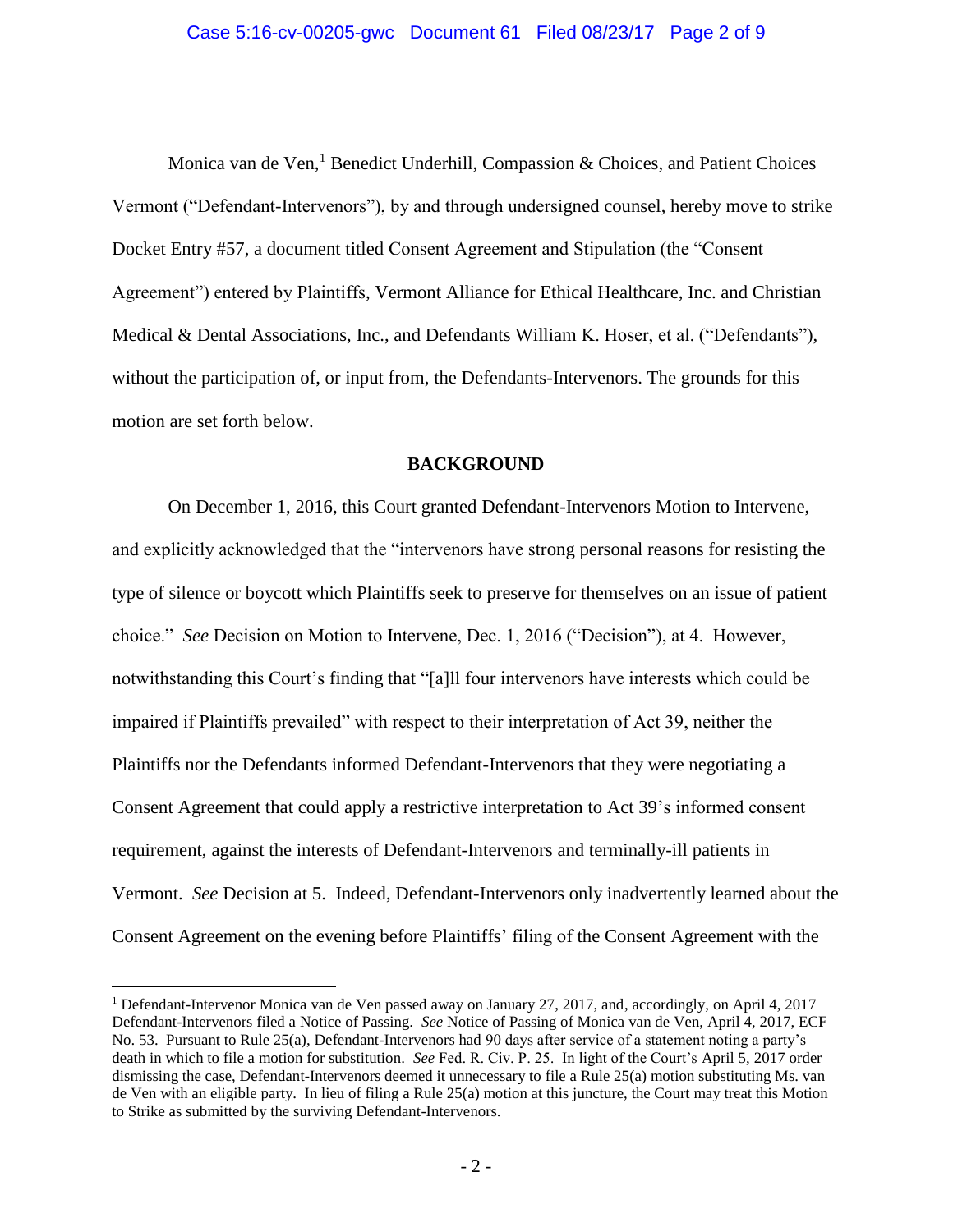#### Case 5:16-cv-00205-gwc Document 61 Filed 08/23/17 Page 3 of 9

Court on May 5, 2017. *See* Order Dismissing Complaint, Apr. 5, 2017 ("Order"). Defendant-Intervenors did not receive a copy of the Consent Agreement until the late afternoon of May 5, 2017—which was also the deadline to file an appeal of the Court's Order dismissing the case. Upon reading the Consent Agreement and recognizing the negative impact it could have on the citizens of Vermont, and to preserve the ability to contest the legality of the Consent Agreement, Defendant-Intervenors immediately filed an appeal of the Court's Order just hours before the May 5, 2017 appeal deadline. Defendant-Intervenors subsequently entered into a discussion with the Attorney General's office about the negative implications of the Consent Agreement, and subsequently moved to withdraw their appeal, which the Second Circuit granted on May 22, 2017.

#### **ARGUMENT**

This Court has the inherent right to manage its docket "with a view toward the efficient and expedient resolution of cases," which includes the right to strike any pleading that is improperly filed, or that contains inappropriate material. *Dietz v. Bouldin*, 136 S. Ct. 1885, 1892 (2016). The Consent Agreement, which was entered on May 5, 2017, provided those parties' stipulated "interpretation" of 18 V.S.A. § 5281-5293 ("Act 39"). *See* Consent Agreement, May 5, 2017, ECF No. 57. The Court should strike the Consent Agreement from the official record for the following reasons: (1) it improperly stipulates to a substantive interpretation of state law in this action where the Court only made a jurisdictional, non-substantive ruling, (2) the stipulation attempts to impact the public interest, in particular, the rights of terminally-ill patients without the input or consent of the Defendant-Intervenors, and (3) it attempts to establish a potentially unreasonably restrictive interpretation of Act 39 in direct contradiction of the plain language of the statute, as well as this Court's Order.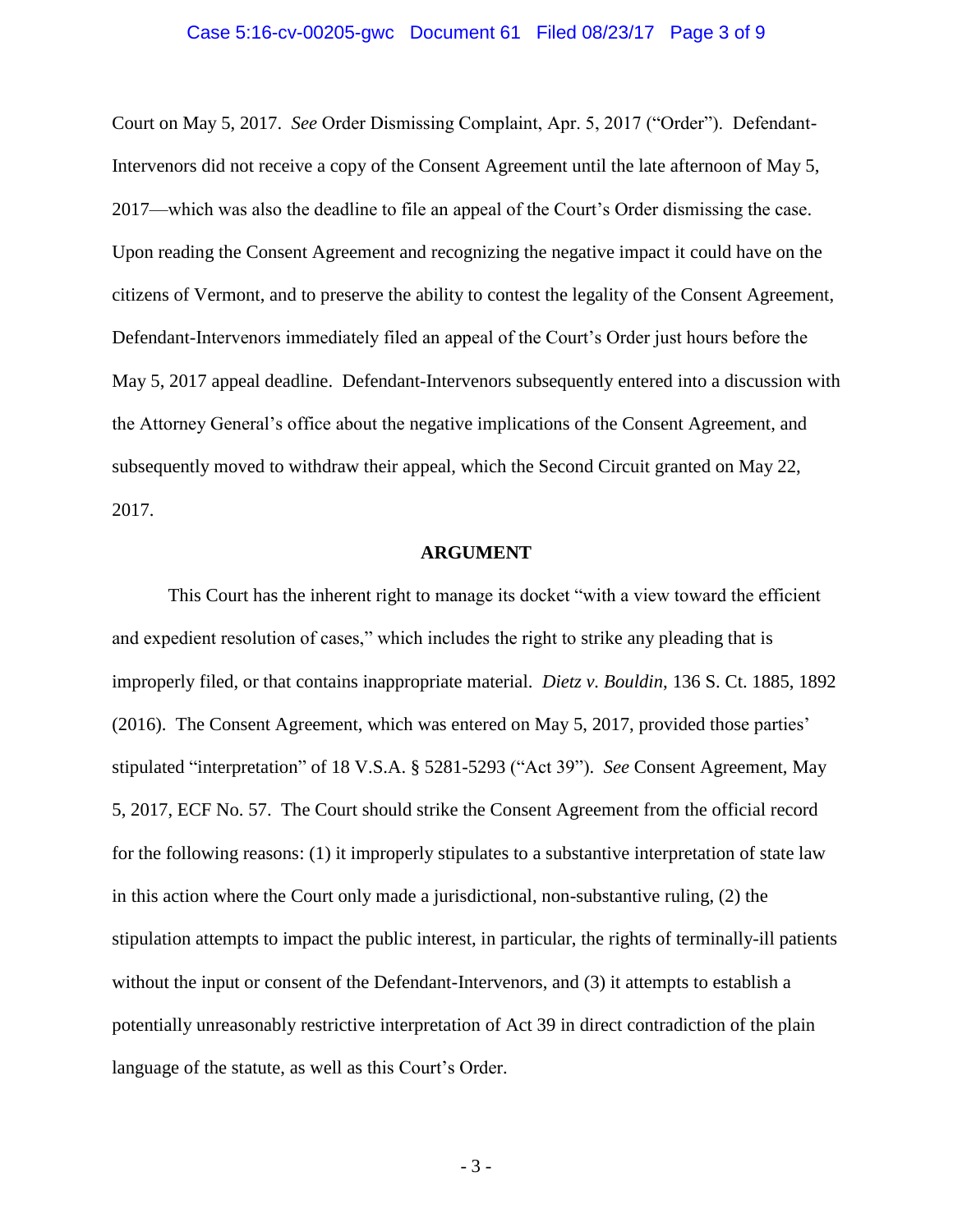### I. Plaintiffs and Defendants Have no Authority to Stipulate to the Legal Meaning and Application of Act 39.

It is well-settled that litigants may not stipulate to what the law is, even if one of the party is the government. *See Sinicropi v. Milone*, 915 F.2d 66, 68 (2d Cir. 1990) ("A court, for example, is not bound to accept stipulations regarding questions of law") (citing *Estate of Sanford v. Comm'r of Internal Revenue*, 308 U.S. 39, 51, (1939)); *see also Albaum v. Carey*, 282 F. Supp. 3, 7 (E.D.N.Y. 1968) (holding that a district court is "not bound, particularly in a case involving the constitutionality of an important state statute, to accept the parties' agreement" as to their interpretation of that state statute). The parties' stipulation here is particularly egregious because it attempts to define, on the record, the legal meaning of Act 39, notwithstanding the fact that the Court dismissed this action on the purely jurisdictional question of standing, and declined to address the substantive merits of the parties' arguments regarding the interpretation and application of Act 39 to the citizens of Vermont. It is the right of the Vermont legislature to write the law, and that of the courts to interpret and apply the law—Plaintiffs and Defendants should not be permitted, by mere Consent Agreement, to circumvent the legislature and judiciary and establish the legal scope of a statute that will affect the healthcare rights of countless Vermont citizens. *See, e.g., Brigham v. State*, 166 Vt. 246, 692 A.2d 384 (Vt. 1997) (acknowledging that the remedy for addressing a system for funding public education found unconstitutional by the court "properly lies with the Legislature"). Further, interpreting Act 39 is primarily the province of Vermont courts, and should not be provided under the auspices of a federal court lacking subject-matter jurisdiction. *See Pennhurst State Sch. & Hosp. v. Halderman*, 465 U.S. 89, 106, 104 S. Ct. 900, 911 (1984) ("[I]t is difficult to think of a greater intrusion on state sovereignty than when a federal court instructs state officials on how to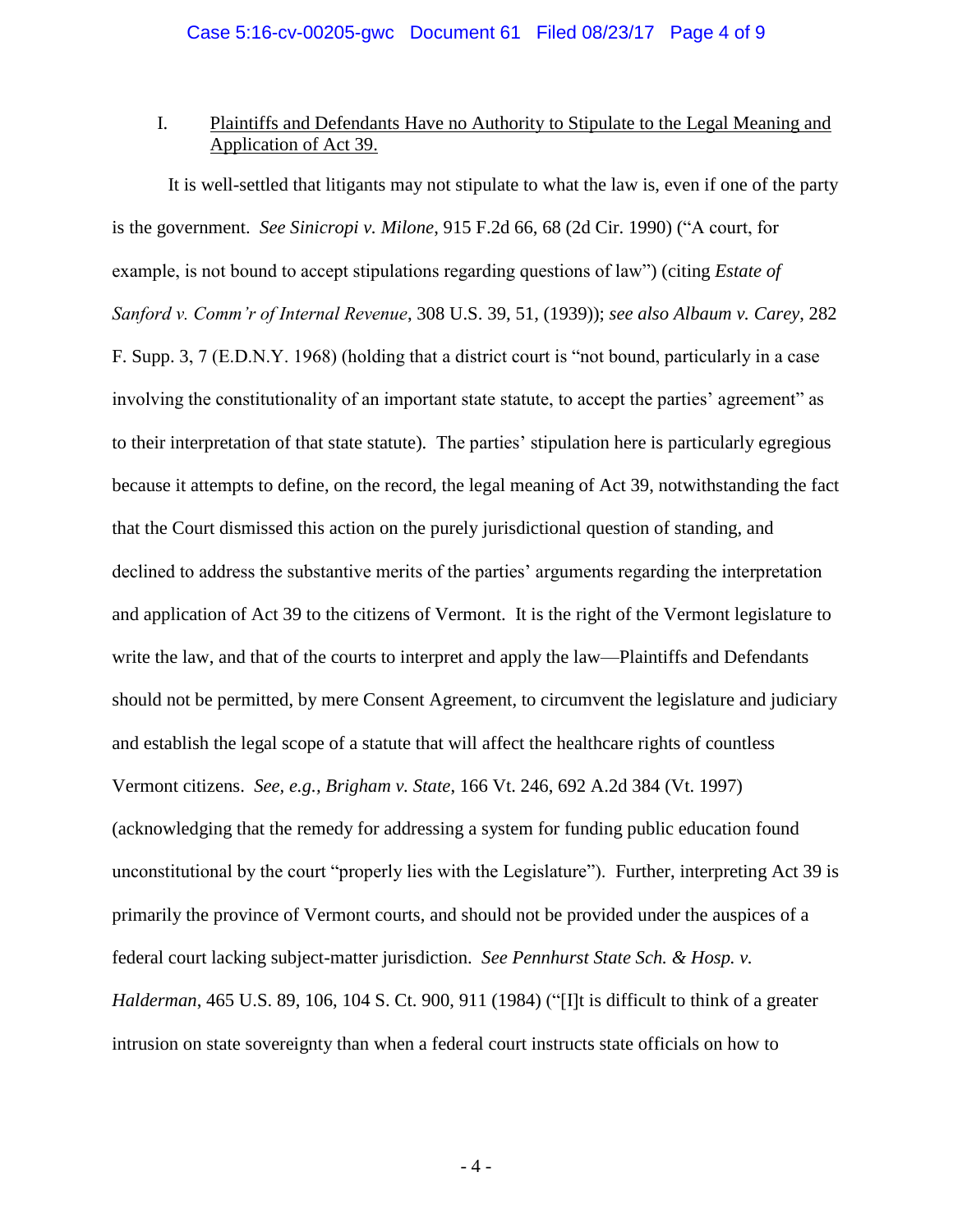#### Case 5:16-cv-00205-gwc Document 61 Filed 08/23/17 Page 5 of 9

conform their conduct to state law. Such a result conflicts directly with the principles of federalism that underlie the Eleventh Amendment.").

### II. The Consent Agreement Improperly Infringes on the Rights and Interests of Individuals Who Are Not Party to the Agreement.

Similarly, stipulations that adversely impact the public interest are often deemed invalid. *See Mary R. v. B. & R. Corp.*, 149 Cal. App. 3d 308, 196 Cal. Rptr. 871 (Ct. App. 1983) (finding that a trial court's stipulated confidentiality order in a case involving allegations of sexual molestation of a patient by a physician was against public policy because it shielded the doctor from further governmental investigation). Courts are required to disregard stipulations which involve "matters of public interest transcending the rights of the litigants [] involved." *West v. Bank of Commerce & Trusts*, 167 F.2d 664, 666 (4th Cir. 1948). There can be no doubt that the Consent Agreement, which defines the "legal or professional obligation[s]" of medical providers under Act 39 transcends the rights of the stipulating parties. Consent Agreement, ECF No. 57 at A. For example, by stipulating that "medical providers do not have a legal or professional obligation to counsel and refer patients for the Patient Choice at End of Life process," the stipulating parties are curtailing the rights of Defendant-Intervenors and non-party terminally-ill patients to such counseling and referral. *See id.*; *see also Conant v. Walters*, 309 F.3d 629, 643- 644 (9th Cir. 2002) (recognizing the First Amendment rights of patients to be fully informed of medically available options, including medical marijuana). The Consent Agreement may also impact the interests of organizations like Defendant-Intervenors Compassion & Choices and Patient Choices Vermont, which are committed to ensuring that terminally-ill patients are fully informed of all end-of-life options. While Plaintiffs and Defendants can stipulate to respective individual rights or obligations of the parties, they are not entitled to stipulate away the rights of others.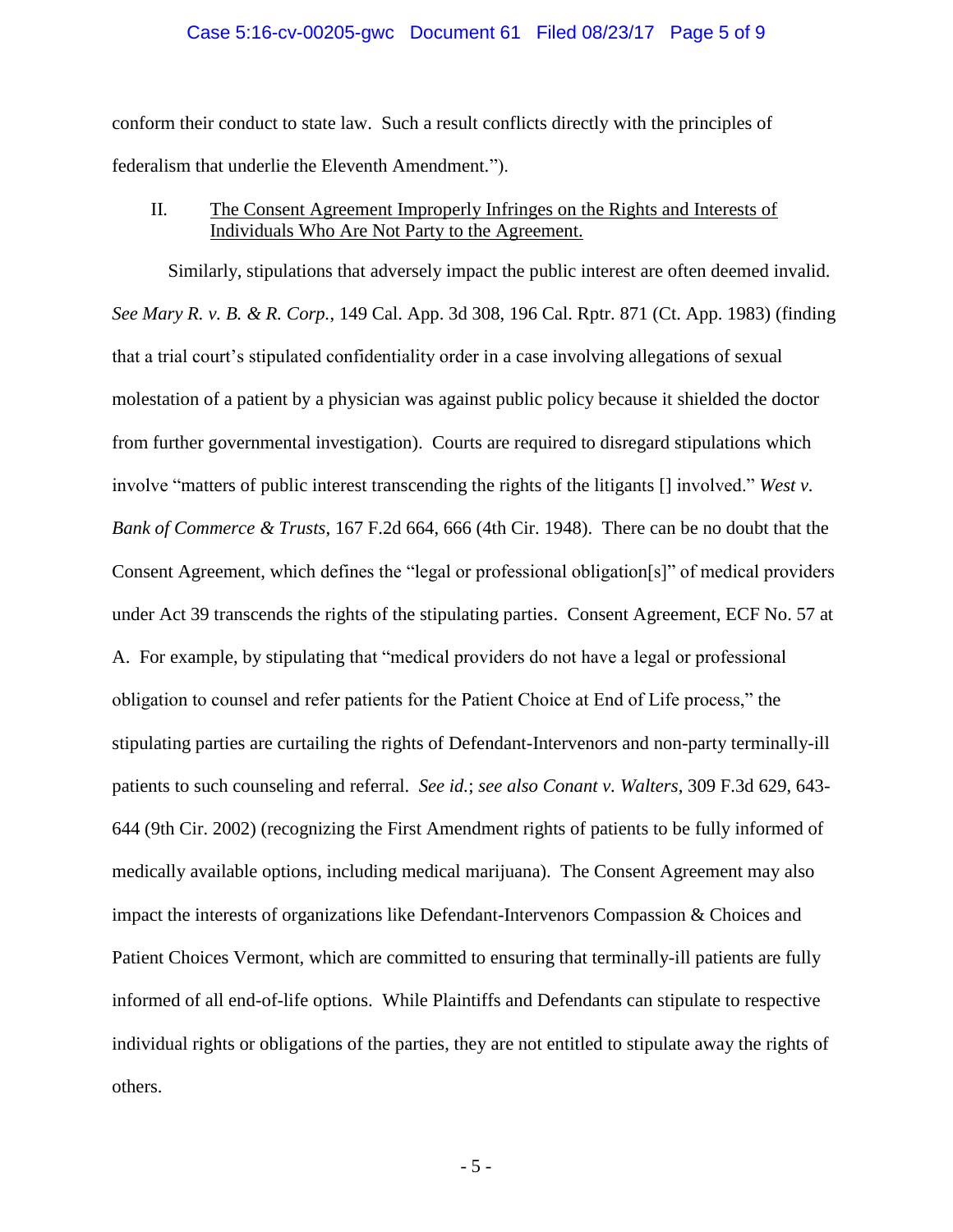### III. The Consent Agreement Contradicts Both the Plain Language of Act 39 and This Court's Order.

The Consent Agreement attempts to improperly limit Act 39's informed consent obligation, and establish an unreasonably restrictive interpretation of Act 39 in direct contradiction of both the plain language of the statute and this Court's Order. Act 39 protects "[t]he rights of a patient under section 1871 of this title to be informed of **all available options** related to terminal care. . . **regardless of the purpose of the inquiry or the nature of the information**." 18 V.S.A. § 5282 (emphasis added). The Consent Agreement, however, could be interpreted as waiving all legal and professional obligations of medical providers to counsel or refer patients to End of Life processes except "upon a patient's request." Consent Agreement, ECF No. 57 at A. This is in sharp contrast with the Court's Order, which expressed doubts about adopting "restrictive view" of the law and noted that:

[t]he court has doubts about whether it is true as a matter of law that the informed consent requirements which appears in 18 V.S.A. § 1871 and receives specific mention at 18 V.S.A. § 5282 has *no* application to Act 39. But it is unnecessary to rule in the abstract on this issue because there can be little doubt that no likelihood of professional discipline is present.

Order at 15. By attempting to limit Act 39's informed consent obligation—a critical aspect of the law—the Consent Agreement could not only interfere with the prerogatives of Vermont courts and the legislature, but also impede the successful implementation of the law.

IV. Maintaining the Consent Agreement on the Court's Official Record Creates a False and Damaging Impression of Legal Imprimatur.

Beyond the questionable legality of the Consent Agreement, allowing it to remain on the Court's official record has an important practical consequence: it gives the public a false impression of legal imprimatur. Press reports about the Consent Agreement by Plaintiffs and their supporters substantiate this concern. For example, an organization called "True Dignity," which opposes aid-in-dying, reported: "On May 23, 2017, a US Appellate Court **upheld a**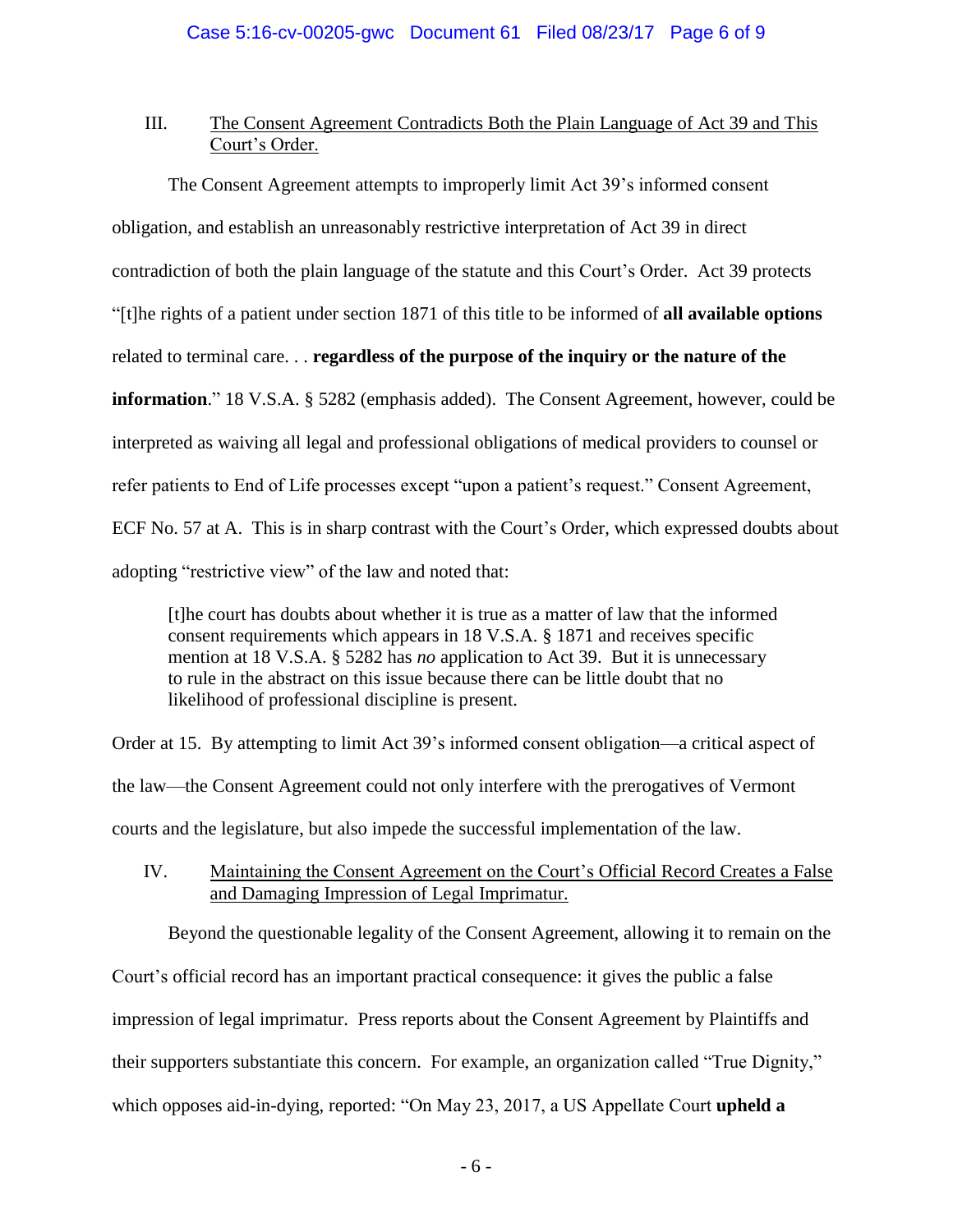#### Case 5:16-cv-00205-gwc Document 61 Filed 08/23/17 Page 7 of 9

**Consent Agreement** between the state and medical professionals to protect conscience rights of professionals who oppose assisted suicide." *A Court Victory for Opponents of Assisted Suicide? For Patients, Not So Much*, True Dignity (March 24, 2107) (emphasis added), available at http://www.truedignity.org/a-court-victory-for-opponents-of-assisted-suicide/. Similarly, a press-release linked to the Plaintiff's website proclaims that "[t]he withdrawal of the appeal by Compassion & Choices leaves in place **a consent agreement** between physician groups and the Vermont Attorney General's office, which agreed that the court was correct in deciding that the state's Act 39 does not force conscientious professionals to ensure all 'terminal' patients are informed about the availability of doctor-prescribed death." *Victory for Vermont health professionals after pro-suicide group drops appeal*, Alliance Defending Freedom (March 23, 2017) (emphasis added), available at http://www.adfmedia.org/News/PRDetail/10077. These and several other similar reports generate the false impression that the Court endorses the Consent Agreement, and its interpretation of Act 39. *See, e.g.*, *Vermont Assisted Suicide Law Can't Force Doctors to Refer Patients for Suicide*, Lifenews, May 23, 2017, http://www.lifenews.com/2017/05/23/vermont-assisted-suicide-law-cant-force-doctors-to-referpatients-for-suicide/; Patients Rights Council, 2017, Vol. 31, No. 2, pgs. 1-2, available at http://www.patientsrightscouncil.org/site/wp-content/uploads/2017/06/Update\_2017\_2.pdf. While the dissemination of false information is beyond the Court's control, it could minimize its

impact by removing the Consent Agreement from the record. While the presence of the Consent Agreement in the Court's official record raises several

legal and public policy concerns, striking it from the record does not implicate any. Indeed, even the State appears to agree that the Consent Agreement should not have been filed with the Court,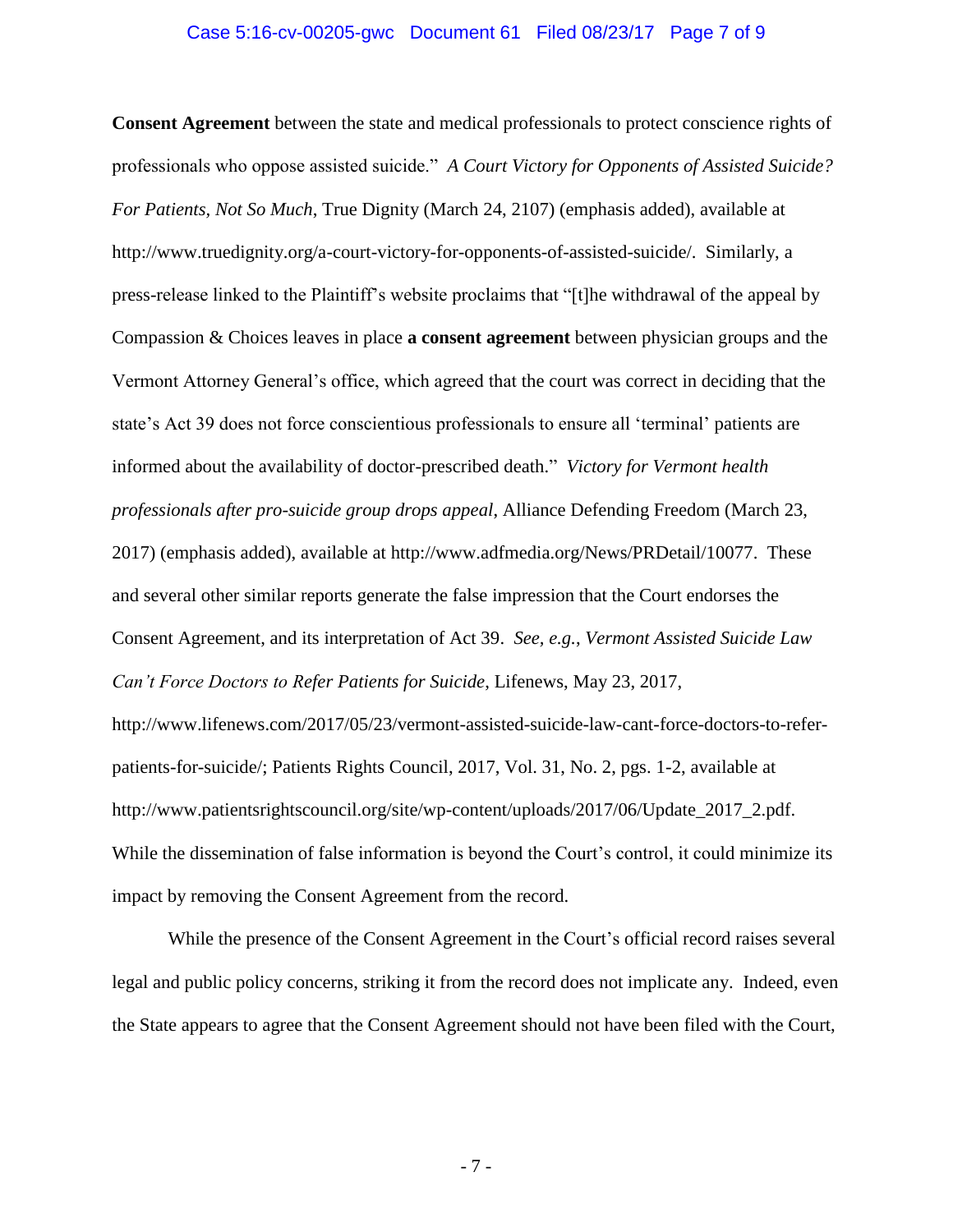# Case 5:16-cv-00205-gwc Document 61 Filed 08/23/17 Page 8 of 9

and has indicated that it will not to oppose this motion. *See* Letter from Benjamin D. Battles,  $\mathbb{P}$ 6, (dated July 21, 2017), attached herein as Exhibit A.

For the at least the foregoing reasons, Defendant-Intervenors respectfully request that the Court strike the Consent Agreement.